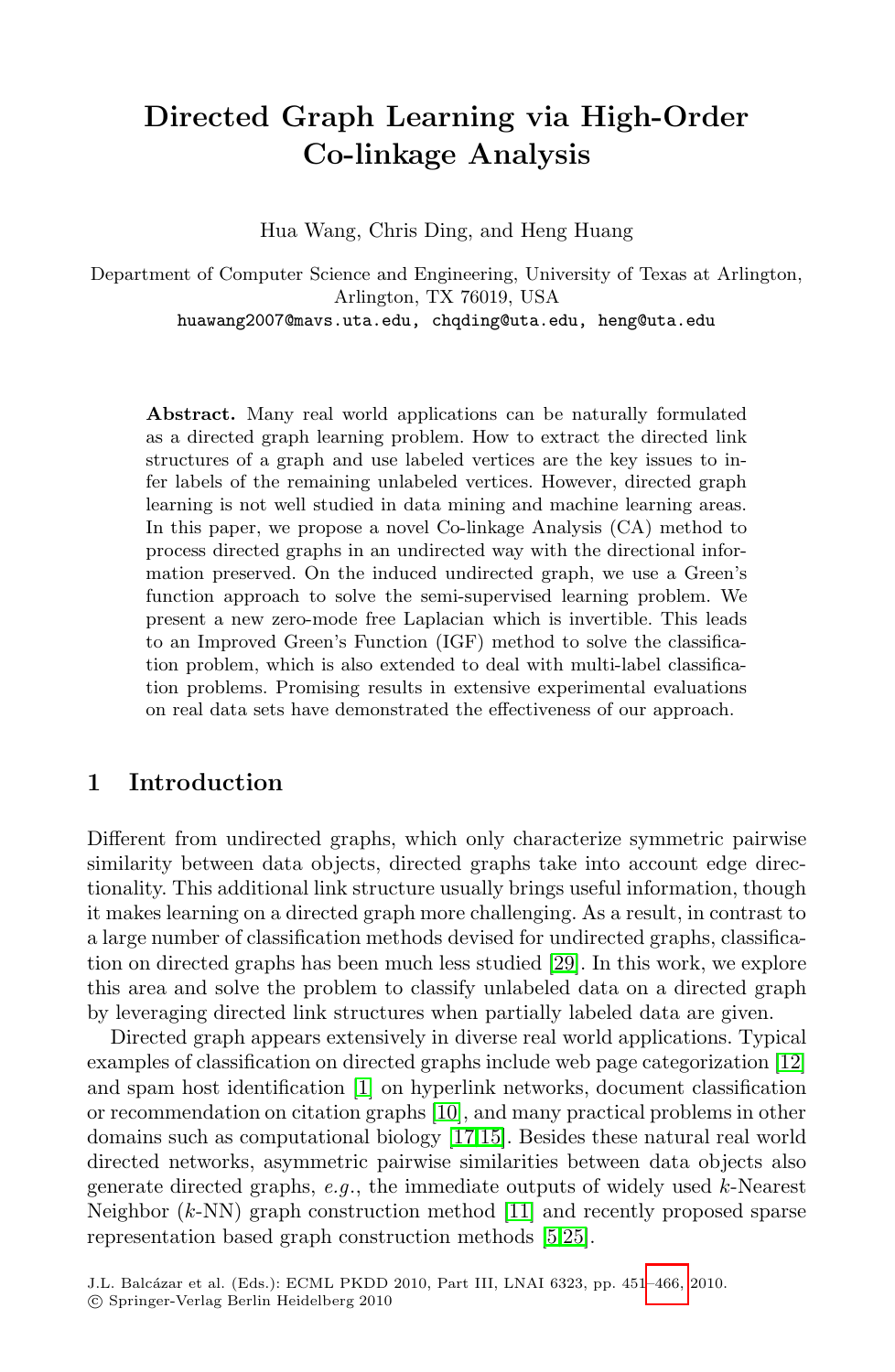Because most existing graph-based semi-supervised classification algorithms only deal with undirected graphs, directed graphs are routinely converted to undirected ones via symmetrization in different ways prior to usage. For instance, when [co](#page-14-0)nstructing a  $k$ -NN graph [11], an edge is placed between two data points  $\mathbf{x}_i$  and  $\mathbf{x}_j$  when one of them is among the k nearest neighbors of the other one. However, in reality,  $x_i$  is not necessary to be among the  $k$  nearest neighbors of  $\mathbf{x}_i$ , when  $\mathbf{x}_i$  is among the k nearest neighbors of  $\mathbf{x}_i$ . Such symmetrization treatments [11,1,5,25] indeed simply discard the important structural information conveyed by edge directions, which inevitably impair the efficacy of subsequent classifications. For example, it is almost impossible to detect spam host without taking into consideration hyperlink direction — the main mechanism for web spam identification [1]: spam hosts frequently link to genuine hosts, while genuine hosts are rarely observed to link to spam ones. Therefore, there is a great need to develop directed graph based semi-supervised learning algorithms to make use of edge directionality of an input directed graph.

In this work, we focus on semi-supervised learning on a directed graph which classifies unlabeled vertices on a directed graph with partially labeled vertices. Our approach consists of two following steps.

Firstly, we provide an in-depth co-linkage analy[sis](#page-14-3) on co-citation and coreference linkages at second, third and fourth orders. This leads to a novel Colinkage Analysis (CA) similarity to process a directed graph in an undirected way with the directional information preserved. We also emphasize the importance of link normalization and refine CA similarity by symmetrically normalizing both in-links and out-links in a balanced manner. Once t[he s](#page-15-6)ymmetric pairwise similarity are obtained through this co-linkage analysis process, existing graph based semi-supervised learning methods can be employed.

Secondly, we further develop the Green's function learning framework [8], and present an Improved Green's Function (IGF) method to classify unlabeled data [o](#page-14-4)n the induced graph via CA similarity. Here we solve the problem caused by the zero-mode of the combinatorial Laplacian of an inp[ut](#page-15-7) graph. In addition, by incorpor[atin](#page-15-8)g label correlations through the kernel regularization framework derived from the theory of reproducing kernel Hilbert space (RKHS) [23], IGF method is extended to deal [with](#page-15-9) multi-label data.

**Related works.** Due to th[e b](#page-14-4)road usage of directed graphs in numerous real applications, directed graph learning has attracted increasing attention in recent years. F. Chung [6] d[efin](#page-15-10)ed the combinatorial Laplacian of a directed graph, which laid foundation for label propagation on a directed graph. Zhou *et al*. [30] generalized their earlier work [28] for semi-supervised learning on undirected graphs to that on directed graphs by discriminatively normalizing in-links and out-links. They also proposed another method [29] upon the same intuition, in which the regularization on a directed graph has a similar form to the combinatorial Laplacian of a directed graph defined in [6]. Shin *et al*. considered learning on an artificial directed graph derived from an undirected graph through an interesting method — "graph sharpening" [18], which removes the direction from an unlabeled datum to a labeled one on all edges. Besides label propagation,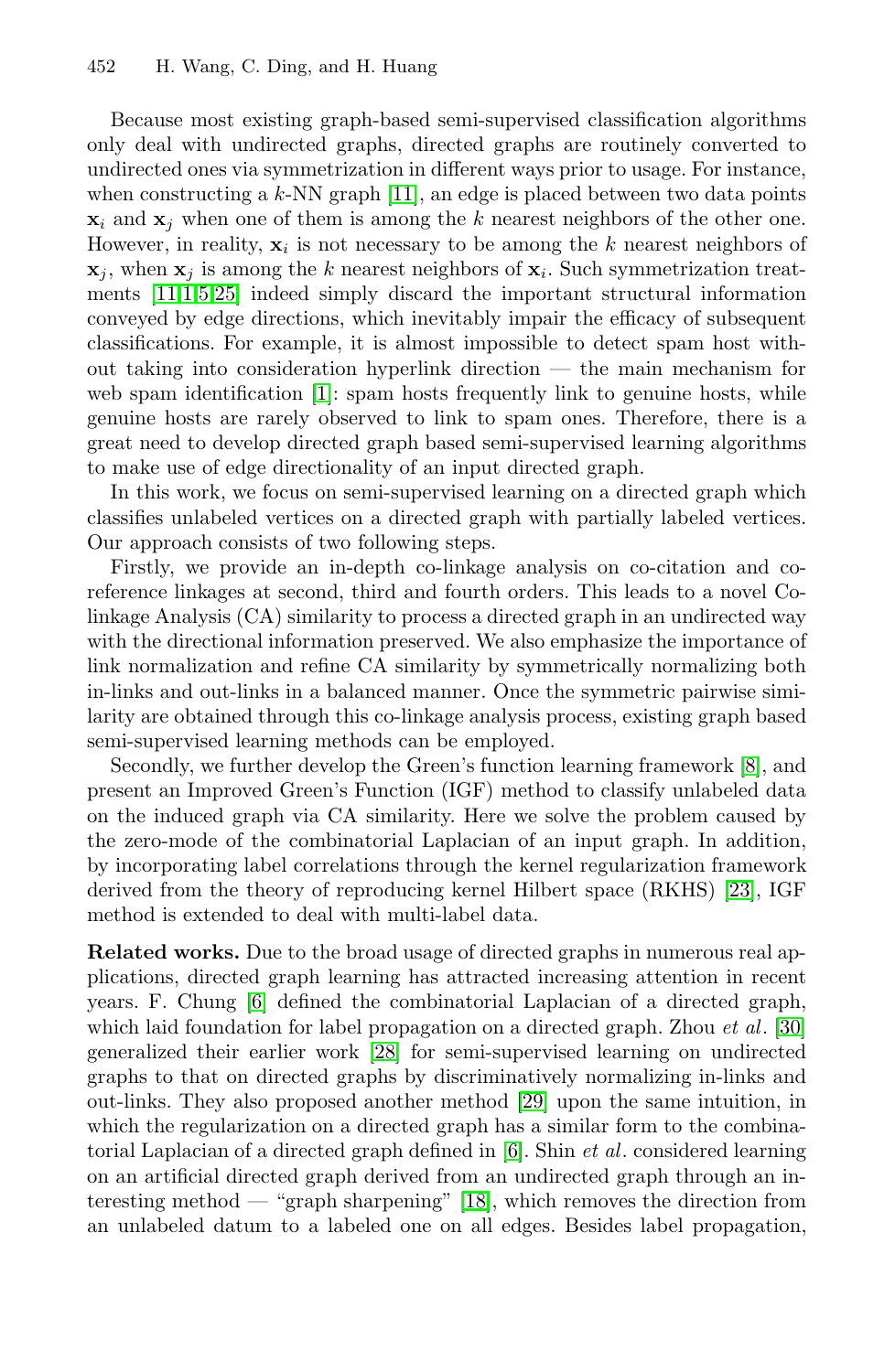various other mechanisms have also been used to devise learning methods on a directed graph to take advantage of its asymmetric nature  $[17,15,31,1,27]$ .

**Notations.** Pairwise similarities between data objects are usually described as an undirected graph  $\mathcal{G}^u$  with a *symmetric* weight matrix  $W \in \mathbb{R}^{n \times n}$ .  $D =$ diag (We), where  $\mathbf{e} = \{1, \ldots, 1\}^T$ , and  $(D - W)$  is the graph Laplacian.

Suppose  $\mathcal{G}^d = (\mathcal{V}, \mathcal{E})$  is an unweighted directed graph with vertex set V and edge set  $\mathcal{E} \subseteq \mathcal{V} \times \mathcal{V}$ .  $\mathcal{G}^d$  is described by an *asymmetric* adjacency matrix  $L =$  $\{0,1\}^{n \times n}$ , such that  $|\mathcal{V}| = n$ , [a](#page-14-5)nd  $L_{ij} = 1$  if there exists an edge  $i \to j$  from vertex i to vertex j, and  $L_{ij} = 0$  otherwise. The edge  $i \rightarrow j$  is an ordered pair, and we say j is the *out-neighbor* of i, or i is the *in-neighbor* of j. The number of out-neighbors of i is the *out-degree* of i, given by  $d_{\text{out}}^i = \sum_k L_{ik}$ . Similarly, the number of in-neighbors of j is the *in-degree* of j, given by  $d_{\text{in}}^j = \sum_k L_{kj}$ . Let  $D_{\text{out}}$  be a diagonal matrix and  $D_{\text{out}}(i, i) = d_{\text{out}}^i$ , and  $D_{\text{in}}$  be a diagonal matrix and  $D_{\text{in}}(i, i) = d_{\text{in}}^i$ . When  $i \to i \in \mathcal{E}$ , the edge is called as a *loop*. A graph is *simple* if it has no loop. In this work, we only consider simple directed graphs, which are also strongly connected and aperiodic [2].

A weighted directed graph is described by a weight matrix  $R \in \mathbb{R}^{n \times n}$  when there exists a function  $r : \mathcal{E} \to \mathbb{R}^+$ , which associates a nonnegative value  $R_{i\to j}$ with every edge  $i \to j \in \mathcal{E}$ . Here we use R for directed graph to distinguish from W for undirected graph. An unweighted directed graph is a special case of weighted directed graphs when  $R = L$ . For a weighted directed graph, the outdegree is defined as  $d_{\text{out}}^i = \sum_k R_{ik}$ , and the in-degree is defined as  $d_{\text{in}}^i = \sum_k R_{kj}$ .

When it is clear from context, we use  $W$  and  $\mathcal{G}^u$  interchangeably, and the same for R (or L) and  $\mathcal{G}^d$ .

# **2 Challenges of Semi-supervised [Lear](#page-3-0)ning on A Directed Graph**

The semi-supervised learning problem on a directed graph is as following. On a small subset of the vertices, the class labels are known. The task is to classify the rest vertices on the gra[ph.](#page-3-1)

On an undirected graph, this problem is easy to understand. However, on a directed graph, this problem can be very intriguing. A semi-supervised learning problem on a simple unweighted directed graph is shown in Fig. 1(a). On this graph, the final class labels on the unlabeled vertices are not obvious. Fig. 1 illustrates three possible solutions.

**Using nearest neighbor classification.** If we use the nearest neighbor classification (NNC), the results are shown in Fig. 1(b). The NNC algorithm is the following iterative algorithm. It computes the label  $(y_1, \dots, y_n)$  on all unlabeled vertices with  $y_i$  fixed to their signs on all labeled vertices while  $y_j^{(t=0)} = 0$  for all unlabeled vertices. We iterate with  $y_j^{(t+1)} = \text{sign}\left(\sum_i L_{ij} y_i^{(t)}\right)$  until convergence. Vertex f will be labeled as "−" due to the the incoming neighbor a. Vertex  $e$  will be labeled as "−" due to the the incoming neighbor f. Repeating this, vertices d and c will be labeled as "−".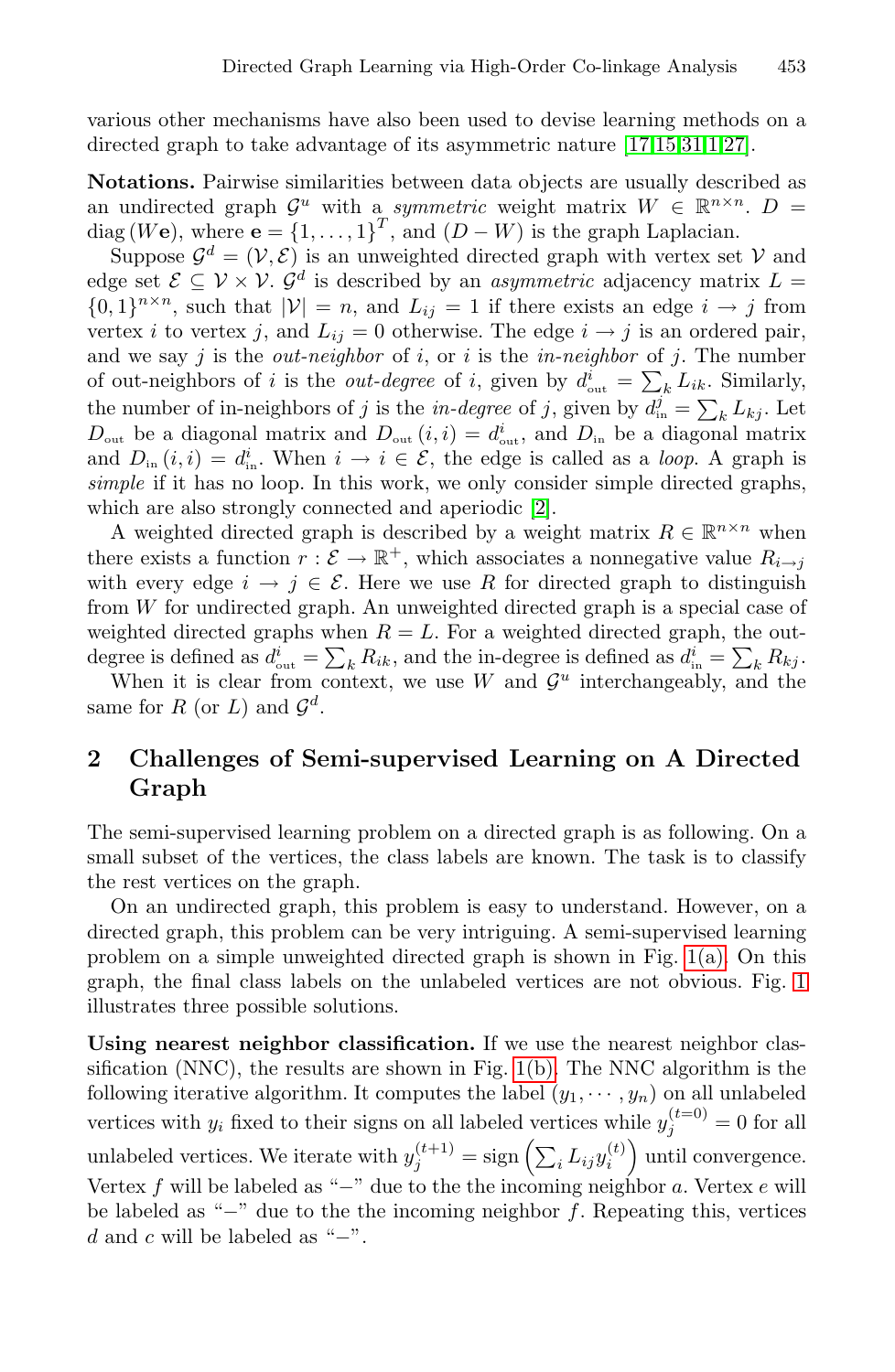<span id="page-3-2"></span><span id="page-3-0"></span>454 H. Wang, C. Ding, and H. Huang

<span id="page-3-3"></span><span id="page-3-1"></span>

**Fig. 1.** (a) Semi-supervised learning on a simple directed graph. Vertex *<sup>a</sup>* is positively labeled and vertex *b* is negatively labeled. The task i[s to cl](#page-3-2)assify the rest vertices. (b) Solution of the problem in (a) via nearest neighbor method.

(c) Solution of the problem in (a) via symmetrization and label propagation method.

(d) Solution [of th](#page-3-3)e problem in (a) via random walk method.

**Using symmetrization.** If we symmetrize the directed graph into an undirected graph by  $W = L + L^T$ , the results are shown in Fig. 1(c). In this case, the problem becomes the semi-supervised learning on an undirected graph. It is now obvious that the final class labels are assigned as shown in Fig. 1(c).

**Using random walk.** If we use information propagation via random walks, the results are shown in Fig. 1(d), *i.e*., class labels on the unlabeled vertices are undetermined. The reason is as following. A random walker starting from vertex  $a$  will carry negative class information. This walker will walk to vertex  $f$ with probability 1. It then will walk to vertex e with probability 1, *etc*. At time tends to infinity, this walker will reach all vertices with equal probability of 1/6, passing on a negative label.

On the other hand, a random walker starting from vertex  $b$  will carry positive class information. It will visit each vertex with 1/6 probability as time tends to infinity, passing on a positive label. Thus on each unlabeled vertex, the probability of positive label is equal to the probability of negative label. Therefore, the final labeling is undetermined.

Note that the situation will be very different if the graph is **undirected** as shown in Fig.  $1(c)$ . On the undirected graph, the random walker starting from vertex  $a$  (call it walker-a) will have a higher probability reaching  $f$  than reaching e, because after reaching f, instead of going to  $e$  (as required by the directed graph), it has the choice of **walking back** to a. Thus the farther-away from a, the smaller probability walker-a will reach. The same holds for the random walker starting from vertex b (call it walker-b). Therefore, the probability for walker- $a$ reaching f is higher than the probability for walker- $b$  reaching f, leading to a "−" label for f.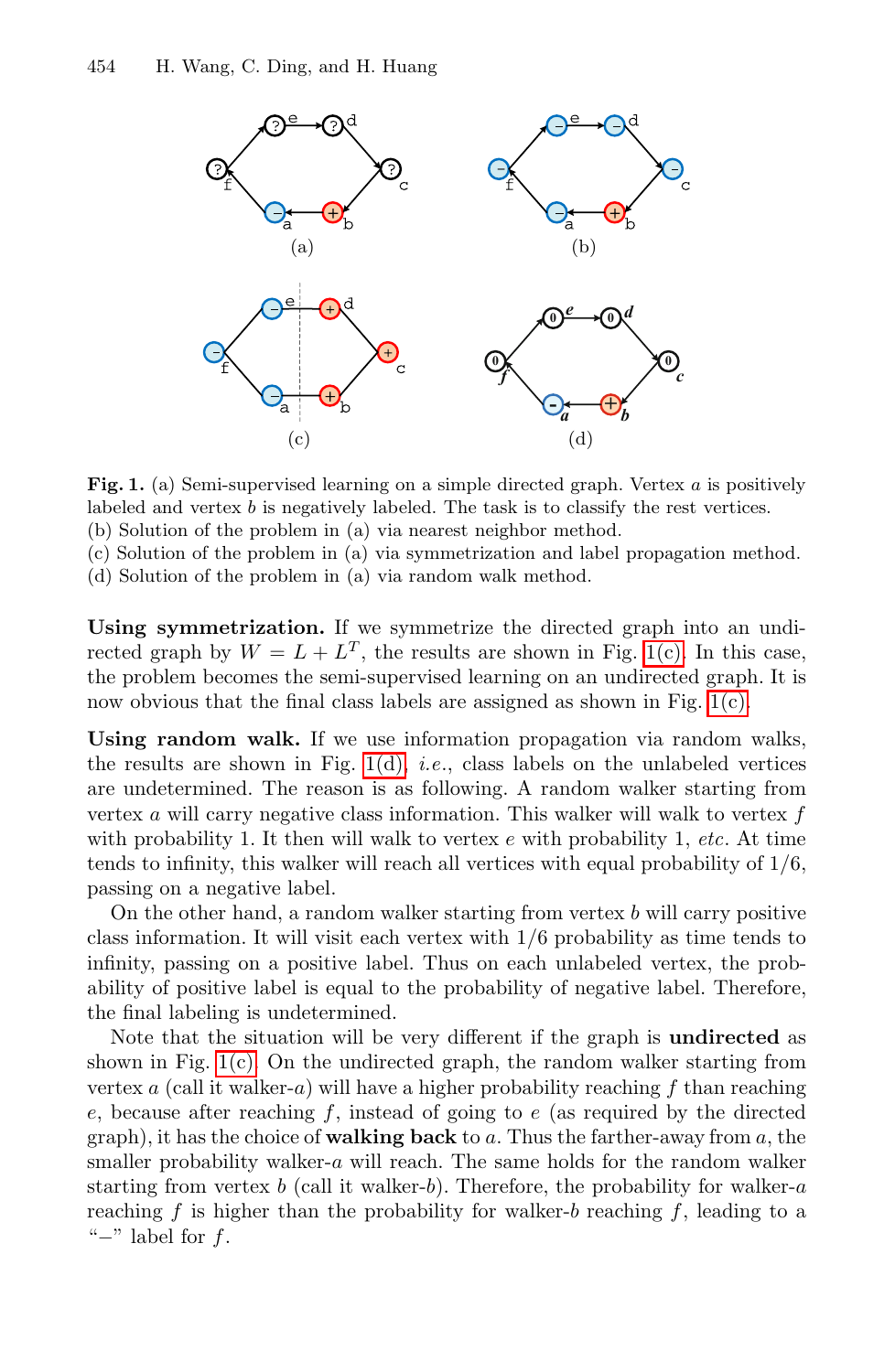**Challenges of learning on a directed graph** The above discussions show that semi-supervised learning on a directed graph is rather intriguing. Different approaches lead to very different results (while on an undirected graph, different approaches lead to the same results). Our analysis also shows that simple symmetrization of the adjacency matrix (link matrix L), *i.e.*,  $W = L + L^T$ , loses critical information and results in very different outcomes.

We point out without elaboration that unsupervised learning such as clustering on a directed graph also has very similar intriguing problems. In general, research on directed graphs learning is lacking.

In this paper, we attempt to solve this learning problem by building a symmetric pairwise similarity from a directed graph. Once this symmetric similarity is constructed, the p[ro](#page-14-6)[ble](#page-14-7)m becomes learning on an undirected graph, and we may solve the problem using any existing algorithm for undirected graphs.

# **3 Co-linkage Analysis of A Directed Graph**

In this section, we propose a novel Co-linkage Analysis (CA) method to process a directed graph in an undirected way. We first study the two fundamental co-linkages: co-citation and co-reference [9,7], and extend them to higher orders. Then we emphasize the importance of edge weight normalization. In our previous w[ork \[2](#page-5-0)4], we use only s[eco](#page-15-11)nd-order processe[s to d](#page-5-1)escribe a directed graph. In this work, we induce a symmetric similarity from a directed graph using both second-order co-linkages and their high-order extensions.

## **3.1 Pairwise Similarity via Co-linkage Analysis**

**Second-order co-citation and co-reference processes.** On a directed graph, we consider the following two second-order fundamental processes: *co-citation* [19] as shown in Fig. 2(a) and *co-reference* [13] as shown in Fig. 2(b).

If [two](#page-5-1) vertices  $i$  and  $j$  are co-cited by many other vertices, such as vertex  $k$ in Fig. 2(a), i and j are likely to be related in some sense. Thus co-citation is a similarity measure and defined as the number of vertices that co-cite  $i$  and  $j$ :

<span id="page-4-0"></span>
$$
W_{ij}^{(c)} = \sum_{k} L_{ki} L_{kj} = (L^{T} L)_{ij} .
$$
 (1)

On the other hand, if two vertices  $i$  and  $j$  co-reference several other vertices, such as vertex k in Fig. 2(b), i and j are supposed to have certain commonality. Co-reference also measures similarity between vertices:

$$
W_{ij}^{(r)} = \sum_{k} L_{ik} L_{jk} = (LL^T)_{ij} .
$$
 (2)

Combining  $W^{(c)}$  and  $W^{(r)}$ , we define the second-order similarity as:

$$
W^{(2nd)} = L^T L + L L^T,\tag{3}
$$

where we assume co-citation and co-reference are equally important.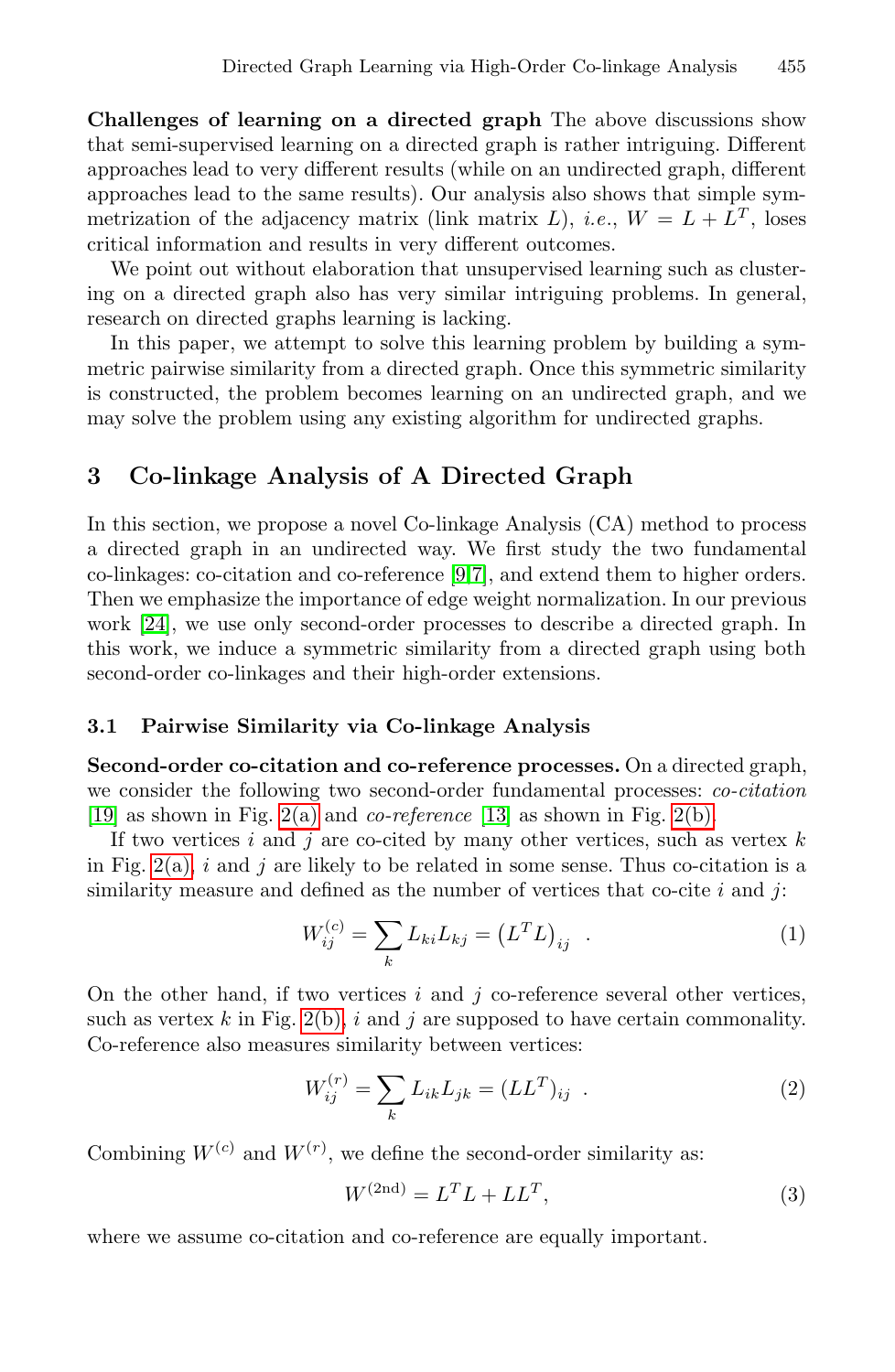<span id="page-5-1"></span><span id="page-5-0"></span>

<span id="page-5-4"></span><span id="page-5-3"></span>**Fig. 2.** Two fu[ndam](#page-5-3)ental sec[ond-o](#page-5-4)rder processes on a directed graph

<span id="page-5-2"></span>**Third-order co-citation and co-reference processes.** Now we extend the co-citation and co-reference processes to the third-order. Specifically, for the cocitation between vertices i and j with respect to vertex k as in Fig. 2(a), an intermediate vertex can be inserted between k and i as in Fig.  $3(a)$  or between k and *j* as in Fig. 3(b). We call them as *third-order co-citations*. Similarly, *thirdorder co-references* are defined as in Fig. 3(c) and Fig. 3(d). Same as the original second-order co-citation and co-reference, they also measure the similarities between vertices  $i$  and  $j$ .



Fig. 3. Third-order processes on a directed graph. (a)–(b): third-order co-citation;  $(c)$ —(d): third-order co-reference.

For the third-order co-citation in Fig. 3(a), the similarity between vertices  $i$ and j [can b](#page-6-0)e easily counted by  $\sum_k \sum_l L_{li} L_{kl} L_{kj} = (L^T L^T L)_{ii}$ . Following the same way for the rest three processes, the third-order similarity is defined as:

<span id="page-5-6"></span><span id="page-5-5"></span>
$$
W^{(3rd)} = LT LT L + LT L L + L L LT + L LT LT
$$
  
= L (L + L<sup>T</sup>) L<sup>T</sup> + L<sup>T</sup> (L + L<sup>T</sup>) L, (4)

where we assume the four third-orde[r proc](#page-6-1)esses in Fig. 3 are equally important.

Note that, on a directed graph, other third-order processes also exist, such as the one shown in Fig.  $4(a)$ . However, because this process forms neither cocitation nor co-reference, it is not taken into account.

**Fourth-order co-citation and co-reference processes.** We further extend the co-citation and co-reference processes to the fourth-order, which are illustrated in Fig. 5. Again, we do not consider the processes not forming either co-citation or co-reference such as the one shown in Fig. 4(b). Thus, the fourthorder similarity is defined as:

$$
W^{(4th)} = LT L L L + LT LT L + LT LT L L + L L L LT + L LT LT + L L LT LT
$$
  
= L (LL + L<sup>T</sup> L<sup>T</sup> + LL<sup>T</sup>) L<sup>T</sup> + L<sup>T</sup> (LL + L<sup>T</sup> L<sup>T</sup> + L<sup>T</sup> L) L . (5)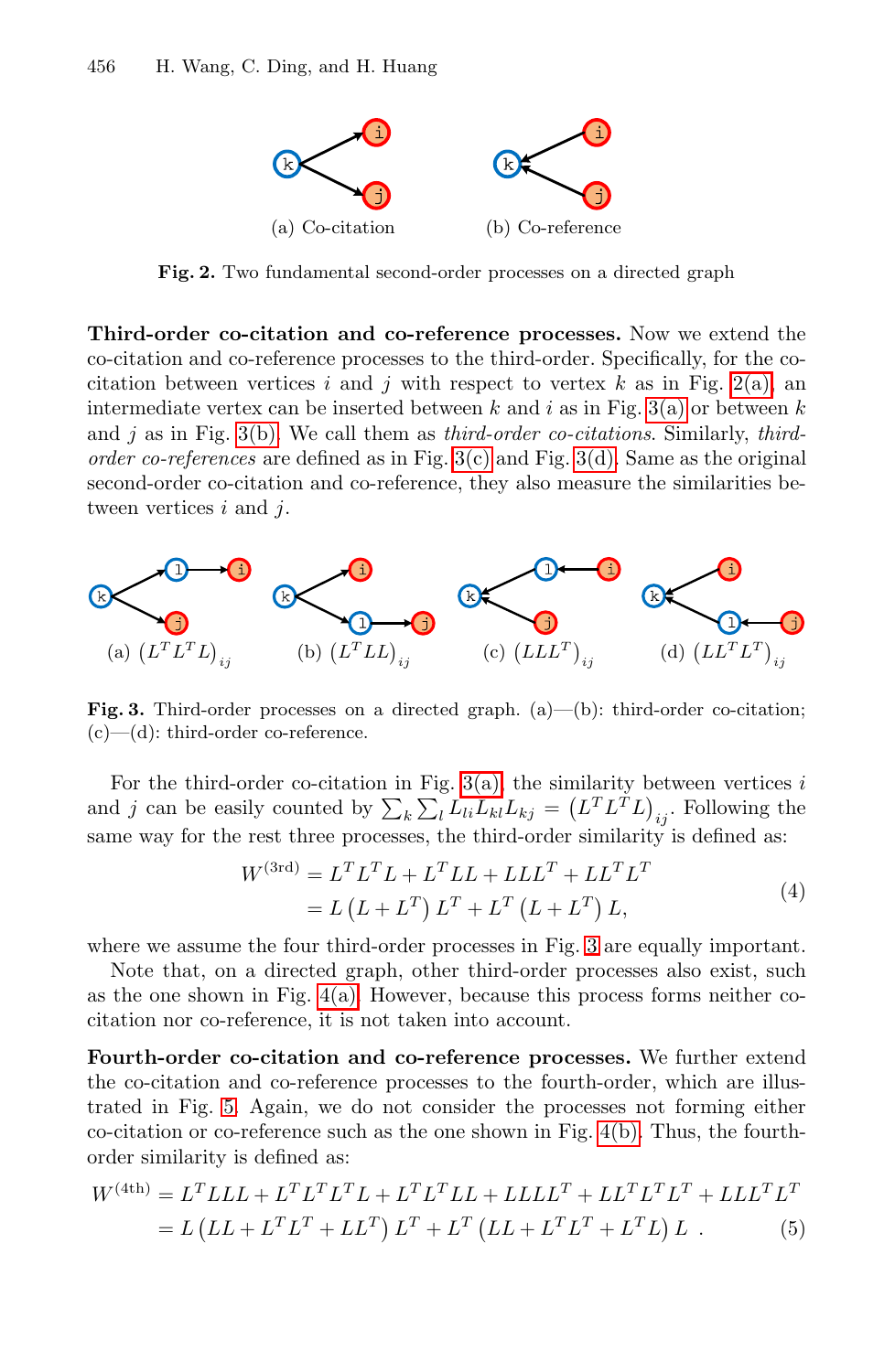<span id="page-6-1"></span><span id="page-6-0"></span>

(a) Invalid 3rd-order process:  $(LL^TL)$ *ij* (b) Invalid 4th-order process:  $(LLL^TL)_{ij}$ 

**Fig. 4.** Invalid third-order and fourth-order processes on a directed graph



Fig. 5. Fourth-order processes on a directed graph. (a)—(c): fourth-order co-citation;  $(d)$ — $(e)$ : fourth-order co-reference.

Combining  $W^{(2nd)}$ ,  $W^{(3rd)}$  and  $W^{(4th)}$ , we obtain the proposed Co-linkage Analysis (CA) similarity as following:

$$
W = W^{(\text{2nd})} + \mu W^{(\text{3rd})} + \nu W^{(\text{4th})},\tag{6}
$$

where  $\mu$  and  $\nu$  are the parameters to balance the relative importance of the  $\sqrt{ }$ third-order and fourth-order similarities, which are empirically selected as  $\mu =$  $\sum_{i \neq j} W_{ij}^{(2nd)} \Big) / \left( \sum_{i \neq j} W_{ij}^{(3rd)} \right)$  and  $\nu = \left( \sum_{i \neq j} W_{ij}^{(2nd)} \right) / \left( \sum_{i \neq j} W_{ij}^{(4th)} \right)$ .

## **3.2 Link Normalization**

On the web, a vertex/web page with bigger out-degr[ee](#page-7-0) [ha](#page-7-0)s greater influence than another one with smaller out-degree. However, since these out-links can be arbitrarily added by the web page designer, and the importance of this web page can be arbitrarily increased.

In PageRank algorithm, every out-going hyperlinks from a vertex is inversely weighted by its out-degree, thereby every vertex has the same total out-going weight. This can be stated as*Internet Democracy* : every web site has a total of one vote. The hyperlink normalization and its importance are illustrated in Fig. 6(a). Basically, if a web page has a large out-degree, the significance/uniqueness of its co-citation is reduced. This points the necessity of out-degree normalization.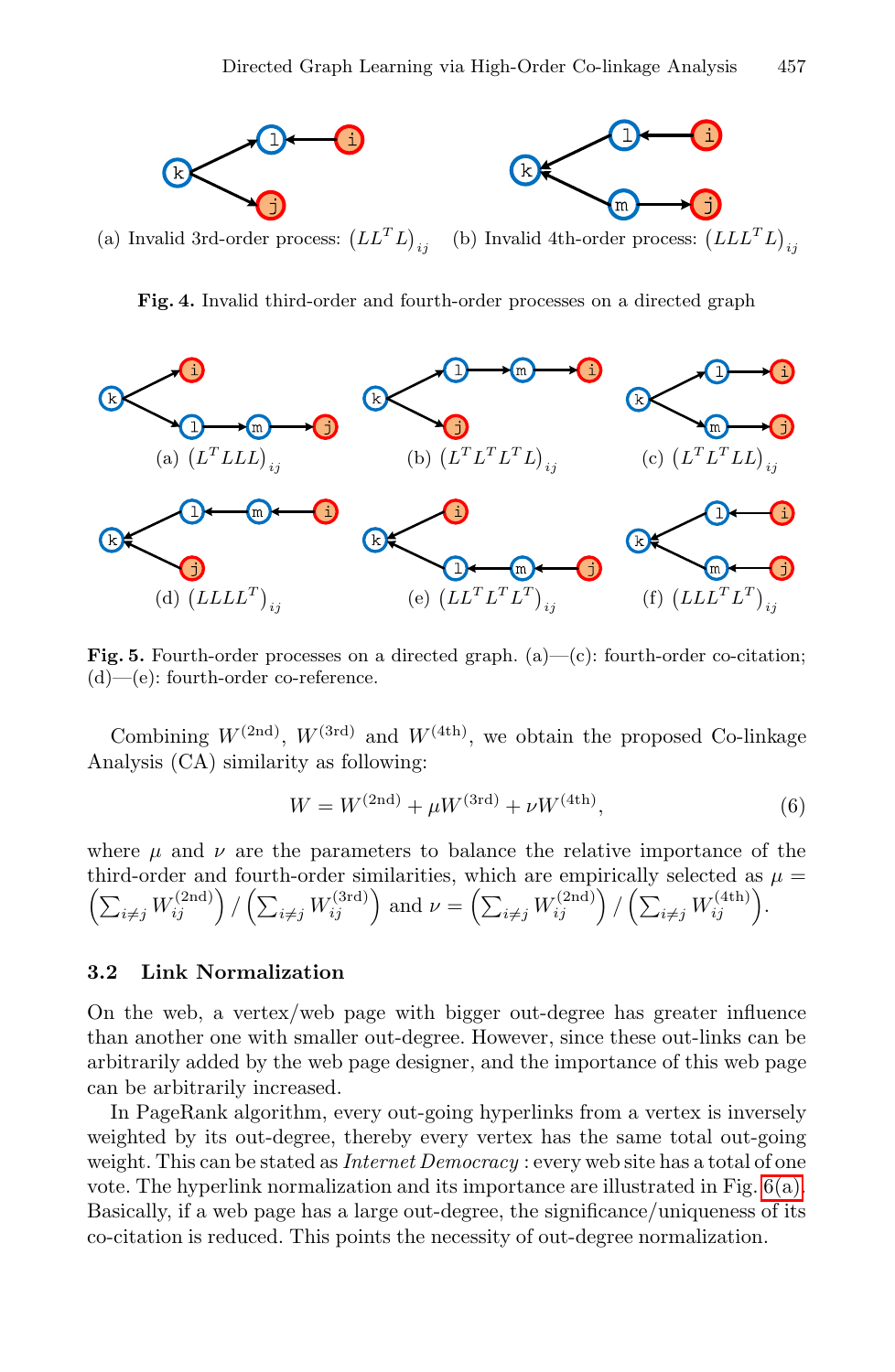<span id="page-7-1"></span><span id="page-7-0"></span>

**Fig. 6.** Importance of link normalization. (a): vertices *<sup>i</sup>* and *<sup>j</sup>* are co-cited by vertices *k*, *m* and *n*. However, since vertex *m* also cites vertices *p* and *q*, the co-citation of *i* and *j* by *m* is not as significant as that by either *k* or *n*. This fact can be compensated by normalizing the weights on the ou[t-bou](#page-7-1)nd links of a vertex, *i.e*., the co-citation of *i* and *j* by *m* is then  $2/4 = 50\%$  as important as that by either *k* or *n*. (b): vertices *i* and *j* co-reference vertices *k*, *m* and *n*. However, since vertex *m* is also referenced by *p* and *q*, the co-reference of *i* and *j* by *m* is not as significant as that to either *k* or *n*. This fact can be similarly compensated by normalizing the in-bound links of a vertex.

Generally speaking, the in-degree of a document is not easily manipulated and is therefore a good indicator of the importance of the web page. But, when counting co-reference between two web pages as in Fig.  $6(b)$  as similarity between the web pages, in-degree should also be normalized, because a web page  $i$  with lar[ge](#page-7-2) in-degree lose the specificity of the those web pages pointing to  $i$ .

With these discussions, the reasonable choices of link normalizations are:

<span id="page-7-3"></span><span id="page-7-2"></span>
$$
L \to D_{\rm out}^{-1}L,\tag{7}
$$

$$
L \to LD_{\rm in}^{-1},\tag{8}
$$

$$
L \to D_{\rm out}^{-1/2} L D_{\rm in}^{-1/2} \tag{9}
$$

Normalization of Eq. (7) uses the out-degree and is used in the PageRank algorithm [3,16], which is essentially the transition probability of a random walk. Norm[ali](#page-7-3)zation using out-degree is related to the concept of co-citation since co-citation uses out-links from those web pages/vertices pointing to them. Normalization using out-degree will balance the importance of each of these vertices.

Normalization of Eq. (8) uses the in-degree and can be viewed as the transition probability of a random walk on the inverse direction of the directed graph. Nor[ma](#page-4-0)lizatio[n u](#page-5-5)sing in-de[gr](#page-5-6)ee is related to the concept of co-reference since co-reference use[s i](#page-7-3)n-links from those web pages/vertices pointing to them. Normalization using in-degree will balance the importance of each of these vertices.

Normalization of Eq. (9) can be viewed as a compromise between the above two normalizations. This is also symmetric among the in-degree and out-degree. Considering the balance of in-degree and out-degree normalization and the balance among co-citation and co-reference, we adopt this symmetric normalization in our work.

Replacing  $L$  in Eq. (3), Eq. (4) and Eq. (5) by the symmetrically normalized  $D_{\text{out}}^{-1/2} L D_{\text{in}}^{-1/2}$  defined in Eq. (9), we can compute normalized CA through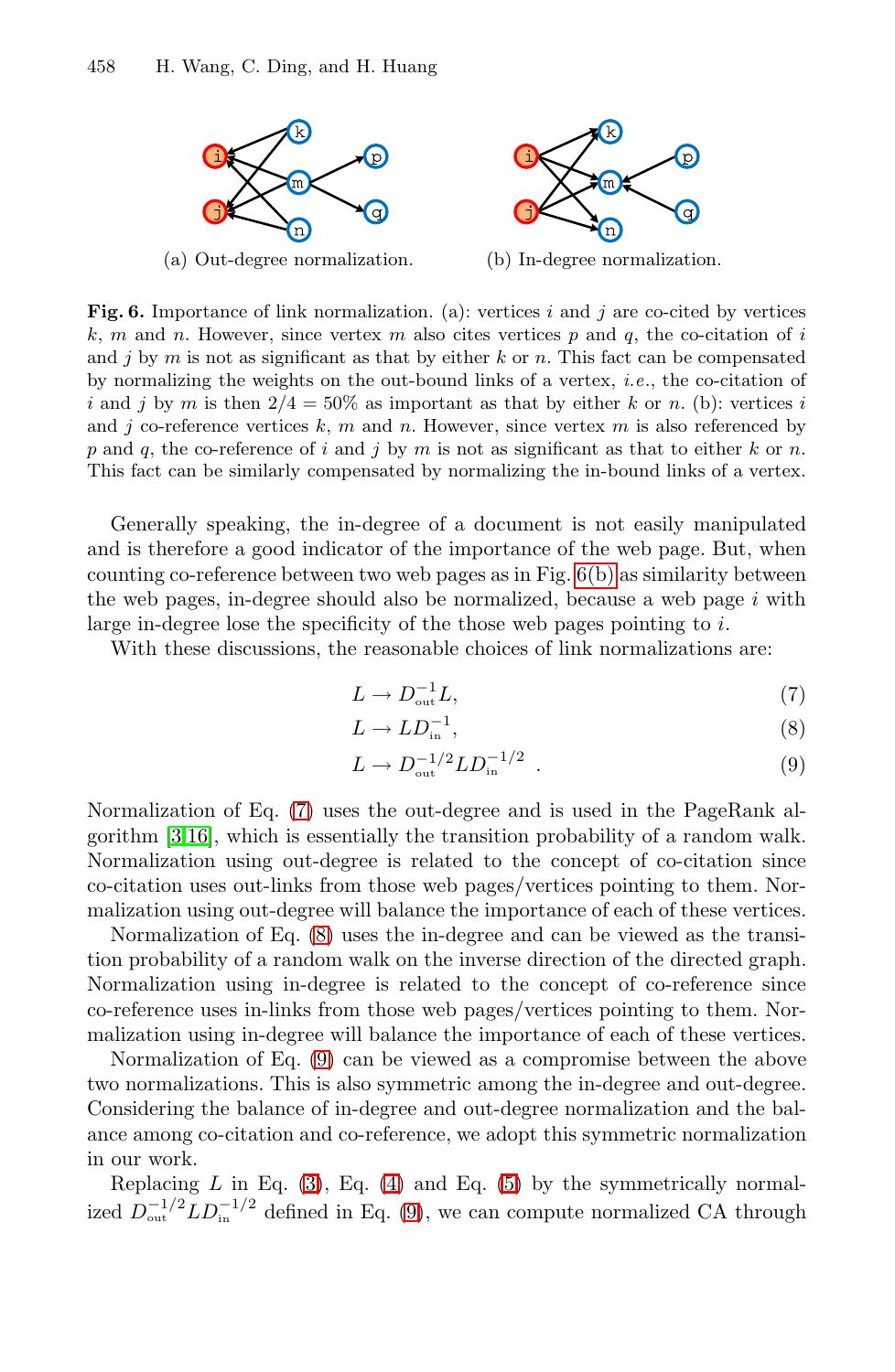Eq. (6), which is used in all our empirical evaluations. When a weighted directed graph is used,  $L$  is replaced by  $R$ .

# **4 Semi-supervised Learning via Improved Green's Function Method**

With the symmetric CA similarity induced from a directed graph, we may use any existing graph-based semi-supervised learning algorithm for undirected graphs to classify the unlabeled data points. In this paper, we further develop the Green's function learning framework [8], and present a Improved Green's Function (IGF) method for classification. In this method, we solve the problem caused by the zero-mode of the combinatorial Laplacian of an input graph.

#### **4.1 A Brief Review of the Green's Function Learning Framework**

Suppose we have  $n = n_l + n_u$  data points  $\{\mathbf{x}_i\}_{i=1}^n$ , where the first  $n_l$  data points are labeled with  ${\bf \{y}_i\}_{i=1}^{n_l}$  for K target classes. Here,  ${\bf x}_i \in \mathbb{R}^p$  and  ${\bf y}_i \in \{-1, +1\}^K$ , such that  $\mathbf{y}_i(k) = +1$  if  $\mathbf{x}_i$  belongs to the k-th class, [an](#page-14-3)d  $-1$  otherwise. Our task is to learn the classification  ${\bf y}_i\}_{i=n_l+1}^n$  for the unlabeled data. For the unlabeled data points, we set  $\mathbf{y}_i(k) = 0$ . We write  $Y = [\mathbf{y}_1, \cdots, \mathbf{y}_n]^T$ .

Given a graph with edge weight W among the data points  $\{x_i\}_{i=1}^n$ , we wish to learn the mapping function  $F = \mathbb{R}^{n \times K}$  such that  $|F - Y|$  is minimized, where  $|\cdot|$ stands for the Frobenious norm of a matrix. Adding a penalty (regularization) term to ensure smoothness with respect to the underlying data manifold, the Green's function learning framework minimizes the following objective [8]:

$$
J(F) = |F - Y| + \alpha F^T \mathcal{K}^{-1} F,\tag{10}
$$

where K is a kernel in RKHS, and  $\mathcal{K}^{-1} = (D - W)$ . Here  $\alpha$  is a parameter to balance the relative importance of the regularization term.

Taking the derivative of J with respect to F and set it as 0, we obtain  $F =$  $[I + \alpha (D - W)]^{-1}Y$ . At large  $\alpha$  limit, F is computed as following:

$$
F = GY = (D - W)^{-1}Y,
$$
\n(11)

where  $G = (D - W)^{-1}$  is the Green's function of the input graph. However, G is not well defined due the existence of the zero-mode of  $(D - W)$ .

Let  $(D - W)$   $\mathbf{v}_k = \lambda_k \mathbf{v}_k$ , where  $0 = \lambda_1 \leq \lambda_2 \leq \cdots \leq \lambda_n$  are the eigenvalues of  $(D - W)$  and  $\mathbf{v}_k$  are the corresponding eigenvectors. Because we consider con- $(D - W)$  and  $V_k$  are the corresponding eigenvectors. Because we consider con-<br>nected graphs, the first eigenvector is a constant vector  $\mathbf{v}_1 = \mathbf{e}/\sqrt{n}$  with zero eigenvalue and multiplicity one. Thus, G is not well defined because  $\mathbf{v}_1 \mathbf{v}_1^T / \lambda_1 =$  $ee^{T}/n\lambda_1$ . The analysis in [8] shows that this zero-mode of  $(D - W)$  is a consequence of the Von Neumann boundary condition (derivatives are continuous at the boundary) and thus the solution is undetermined up to an overall constant.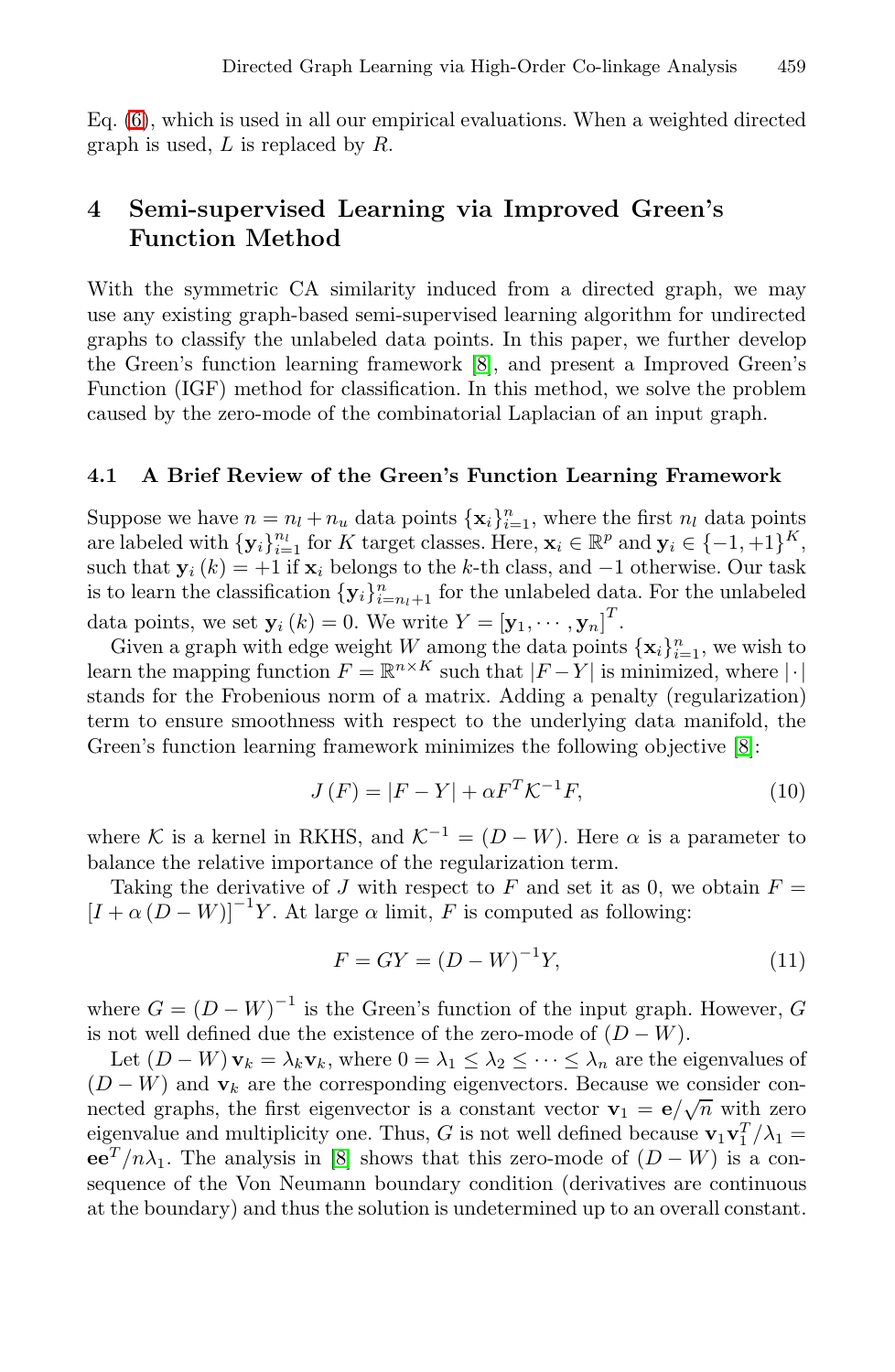This overall constant is removed in [8] by explicitly discarding the zero-mode of  $(D - W)$  and the Green's function is computed as follows:

<span id="page-9-0"></span>
$$
G = \frac{1}{(D - W)_{+}} = \sum_{i=2}^{n} \frac{\mathbf{v}_{i} \mathbf{v}_{i}^{T}}{\lambda_{i}} .
$$
 (12)

#### **4.2 Zero-Mode Free Laplacian**

In this paper, we propose a zero-mode free Laplacian. The graph Laplacian is usually defined as the embedding of  $q_1, \dots, q_n$  by solving

$$
\min_{q} \frac{1}{2} \sum_{ij} (q_i - q_j)^2 W_{ij}, \ s.t. \ \sum_{i} q_i^2 = 1, \sum_{i} q_i = 0 \ . \tag{13}
$$

Now, we propose to modify this to the following

$$
\min_{q} \frac{1}{2} \sum_{ij} (q_i - q_j)^2 W_{ij} + \frac{W_{++}}{n^2} (\sum_i q_i)^2, \ s.t. \ \sum_i q_i^2 = 1, \sum_i q_i = 0, \qquad (14)
$$

where  $W_{++} = \sum_{ij} W_{ij}$ . Clearly, the optimal solution for Eq. (14) is identical to that for Eq. (13). Note that

$$
\frac{1}{2}\sum_{ij}(q_i - q_j)^2 W_{ij} + \frac{W_{++}}{n^2} (\sum_i q_i)^2 = \mathbf{q}^T L_+ \mathbf{q},\tag{15}
$$

where the **zero-mode free Laplacian**  $L_{+}$  is defined as

<span id="page-9-1"></span>
$$
L_{+} = D - W + \frac{W_{++}}{n^2} e^{T} e . \qquad (16)
$$

Some properties of  $L_+$  are:

(1)  $\mathbf{v}_1 = \mathbf{e}/n^{1/2}$  is an eigenvector of  $L_+$  with eigenvalue  $\lambda_1(L_+) = W_{++}/n$ .

(2)  $L_+$  $L_+$  and  $L = D - W$  have the same eigenvectors  $\mathbf{v}_2, \dots, \mathbf{v}_n$  with same eigenvalues.

(3)  $L_{+}$  is **positive definite** and its inverse is well defined.

The new Green's function becomes the following:

$$
F = \frac{1}{D - W + \frac{W_{++}}{n^2}E}Y,
$$
\n(17)

where  $E = e^T e$ . We call Eq. (17) as Improved Green's Function (IGF) method.

# **4.3 Kernel Regularized Correlative Multi-label Classification**

Multi-label data present a new opportunity to improve classification accuracy through label correlations, which is absent in single-label data. Typically, label correlations of a multi-label data set is captured by a correlation matrix  $C \in$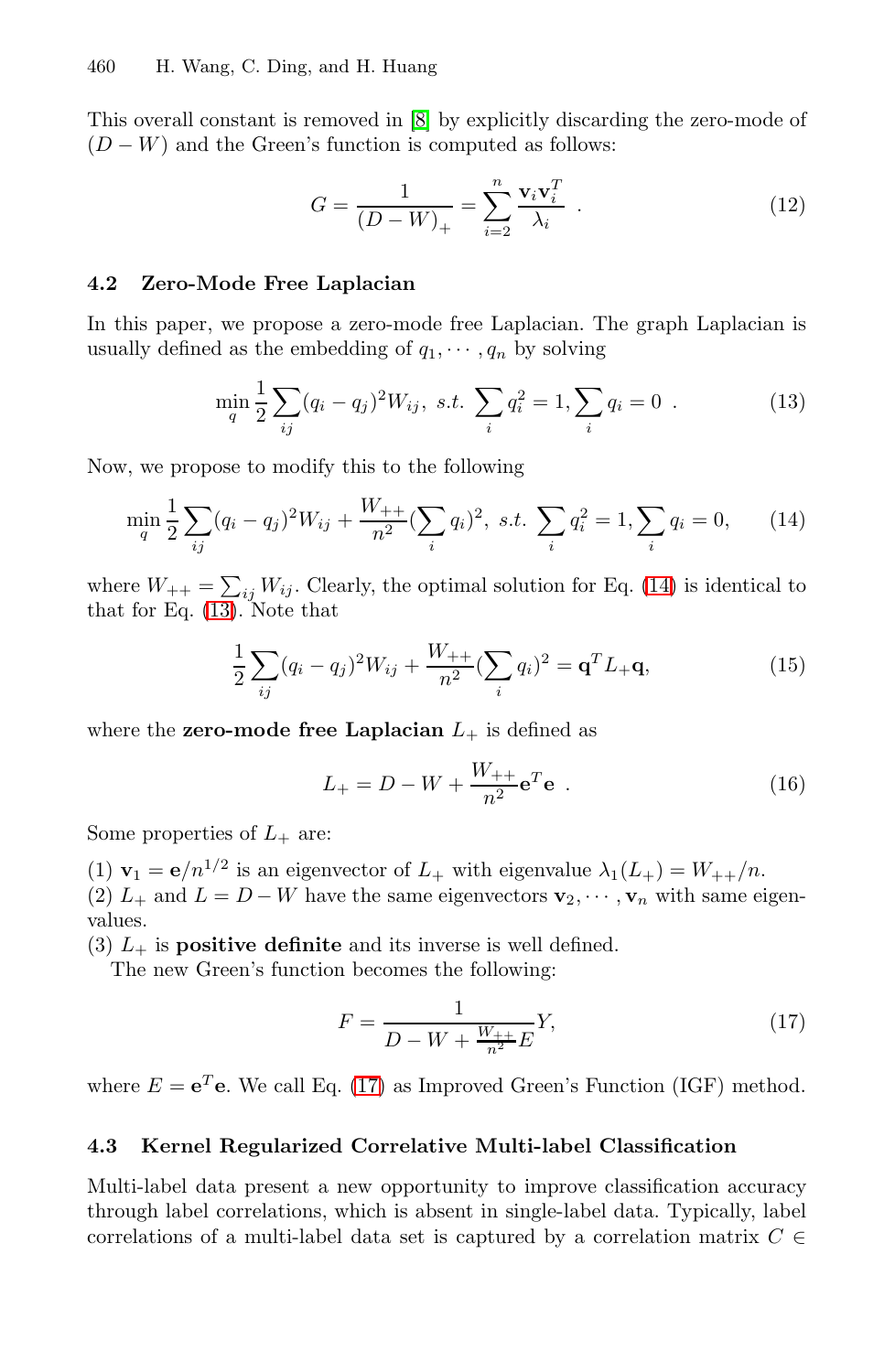$\mathbb{R}^{K \times K}$ , which can be computed as in [23]. Adding a penalty for label correlations to impose smoothness, [we](#page-15-6) minimize the following objective:

$$
J(F) = \beta |F - Y|^2 + \mathbf{tr}\left(F^T \mathcal{K}^{-1} F - \gamma \mathcal{K}^{-\frac{1}{2}} F C F^T \mathcal{K}^{-\frac{1}{2}}\right),\tag{18}
$$

where  $\mathcal{K} = G = \left(D - W + \frac{W_{++}}{n^2} E\right)^{-1}$ ,  $\beta$  and  $\gamma$  are two small nonnegative constants to balance the two regularization terms.

When  $0 < \gamma < \min\{1, 1/\max(\zeta_k)\}\$  where  $\zeta_k(0 < k < K)$  are the eigenvalues of C, following the same derivation as in [23], the solution to the optimization problem in Eq. (18) when  $\beta$  is small is obtained as:

$$
F = GY \left( I - \gamma C \right)^{-1} \tag{19}
$$

We call Eq. (19) as Multi-Label Improved Green's Function (ML-IGF) method, which solves multi-label classification problems.

# **5 Experiments**

We evaluate the effectiveness of the proposed CA similarity, and the classification performances of IGF method on single-label data and ML-IGF method on multilabel data through classification tasks on directed graphs.

**Single-label data sets.** Because web data naturally generate directed graphs, we use the **WebKB** data set<sup>1</sup> for single-label classification. We consider a subset of the WebKB data set containing the pages from four universities, Cornell, Texas, Washington and Wisconsin, from which we remove the isolated pages, *i.e*., those have no incoming and outgoing links, resulting in 858, 825, 1195 and 1238 pages respectively, for a total of 4116. These pages have been manually classified into the following seven categories: "student", "faculty", "staff", "department", "course", "project" and "other". We treat the extracted directed graphs as unweighted directed graphs and conduct classification on them.

**Multi-label data sets.** The following multi-label data sets are used to evaluate m[ulti](#page-15-12)-label classification performance.

**MSRC**<sup>2</sup> has 591 images annotated by 22 classes. We divide each image into 64 blocks by a  $8 \times 8$  grid and compute the first and second moments (mean and [variance\) of each](http://www-2.cs.cmu.edu/~webkb/) color band to obtain a 384-dimensional vector as features.

**Mediamill** [\[20\] includes 43907 sub-shots with 101 clas](http://research.microsoft.com/en-us/projects/objectclassrecognition/default.htm)ses, where each image is characterized by a 120-dimensional vector. Eliminating the classes containing less than 1000 samples, we have 27 classes. We randomly select 2609 sub-shots such that each class has at least 100 labeled data points.

**Music emotion** [21] comprises 593 songs with 6 emotions (labels). The dimensionality of the data points is 72.

http://www-2.cs.cmu.edu/~webkb/<br>http://research.microsoft.com/en-us/projects/objectclassrecognition/ default.htm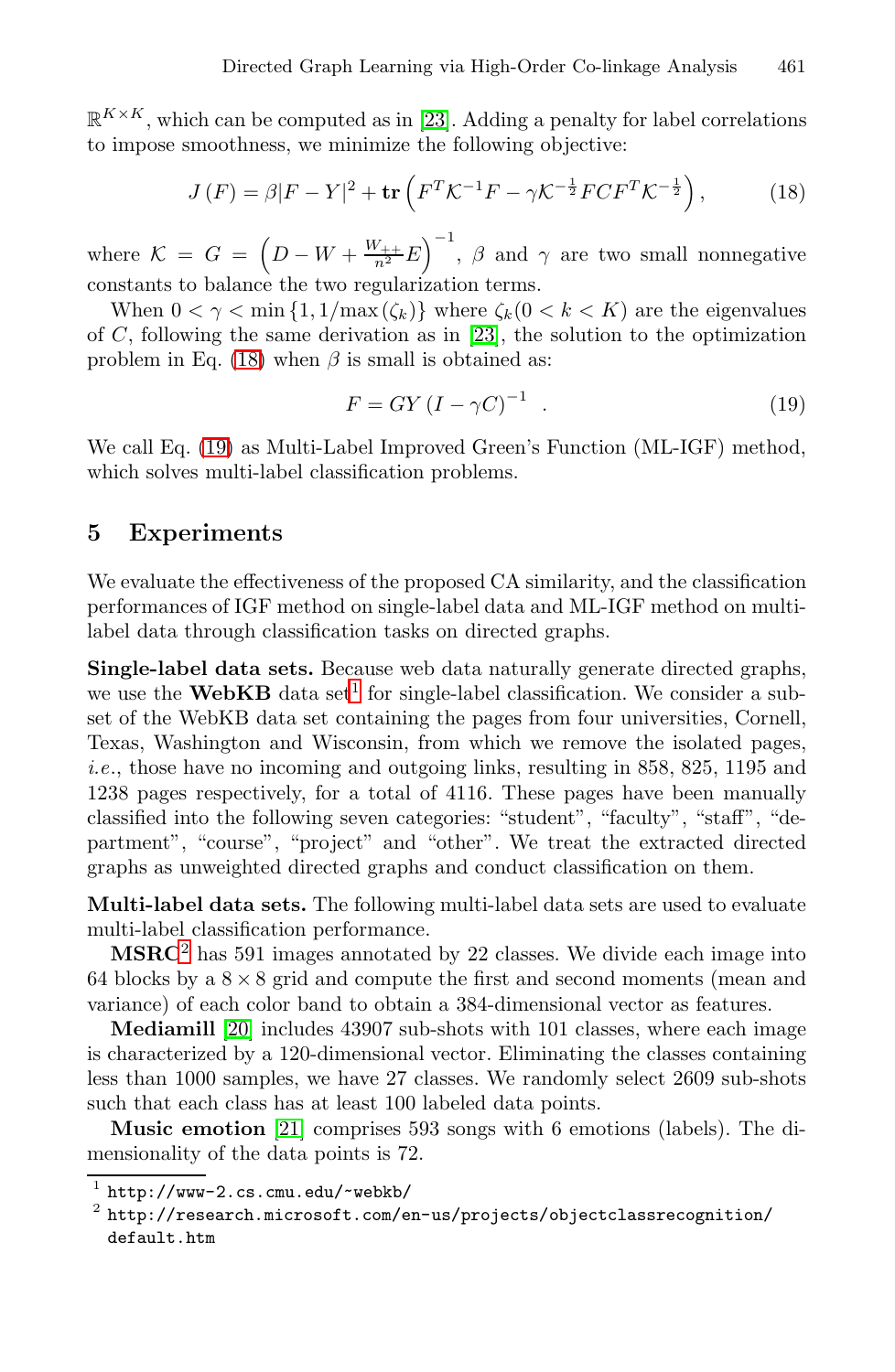Yahoo data described in [22] came from the "yahoo.com" domain. We use the "science" topic as it has maximum number of labels, which contains 6345 web pages with 22 labels.

Because these data sets are supplied in format of feature vectors, we construct directed graphs using k-NN graph construction method. Different from [11], we place a directed edge  $i \rightarrow j$  if vertex  $\mathbf{x}_i$  is a k-Nearest Neighbor of vertex  $\mathbf{x}_i$ . In our evaluations, we set  $k = 3$  ( $k = 1$  and  $k = 5$  lead to similar experimental results, which are not shown due to space limit).

## **5.1 Effectiveness of Co-linkage Analysis**

We first evaluate the effectiveness of the [pro](#page-15-8)posed CA similarity defined in Eq. (6) in processing a directed gr[aph](#page-14-3) in an undirected way.

A special benefit to use a separate graph construction step lies in that, existing graph-based semi-supervised learning methods can also benefit from the additional information contained in edge directions of a directed graph. Therefore we evaluate the effectiveness of the induced undirected graph by the proposed CA when it is used in the following three representative graph-based semi-supervised learning methods: (1) Gaussian fields and harmonic functions (GFHF) [32] method, (2) local and global consistency (LGC) [28] method, and (3) our previous work, *i.e*., the Green's function (GF) [8] method. Because these classification methods only work on undirected graphs, given a directed graph L, a simple symmetrization broadly used in existing works is as following:  $W_{ij} = 1$ if  $L(i \rightarrow i) = 1$  or  $L(i \rightarrow i) = 1$ . This graph is denoted as "Symmetrized graph" in Table 1, and compared against the undirected graph induced by the proposed CA which is denoted as "CA graph".

We use the WebKB data set for evaluation. For each category of web pages from each university, a binary classification is conducted, *e.g*., we classify "student" web pages *vs*. non-student web pages from Cornell university, denoted as "Cornell (stu[de](#page-12-0)nt)". Ignoring the "other" category, we perform  $4 \times 6 = 24$  binary classifications by every compared classification method. Because web pages within a same university are well-linked, and cross links between different universities are rare, we can imagine that a small number of training samples are sufficient to exactly classify [we](#page-12-0)b pages based on only link information. Therefore, in each binary classification, we randomly draw 4 pages as training examples, under the constraint that there is at least one labeled instance for each class. For each binary classification, we repeat 50 independent trials and the average test errors are reported in Table 1.

From Table 1 we can see that, the classification performances measured by "test error" on CA graphs always outperform those on symmetrized graphs. Due to space limit, we cannot list all classification results, and pick up one binary classification from each university as in Table 1, which are similar to those not shown. Therefore, we conclude that the proposed CA method is more effective to characterize a directed graph than the simple symmetrization methods that do not consider edge directions.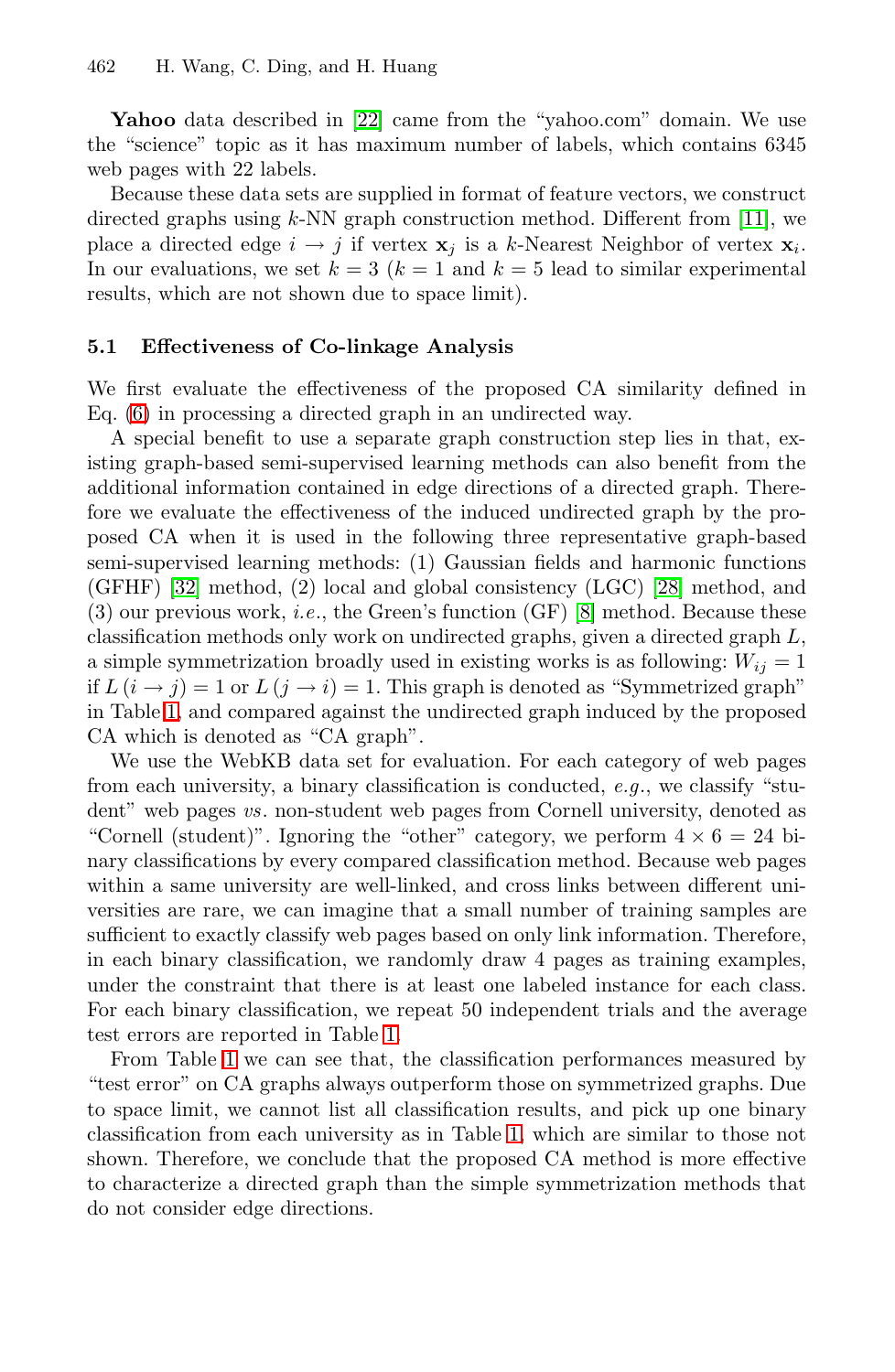|                               |                     | Cornell (student) |                | Wisconsin (student) |                |                |  |
|-------------------------------|---------------------|-------------------|----------------|---------------------|----------------|----------------|--|
|                               | GFHF                | LGC               | GF             | GFHF                | LGC            | GF             |  |
| Symmetrized graph<br>CA graph | 0.246<br>0.223      | 0.238<br>0.212    | 0.225<br>0.173 | 0.207<br>0.195      | 0.205<br>0.191 | 0.196<br>0.183 |  |
|                               | Washington (course) |                   |                | Texas (faculty)     |                |                |  |
|                               | GFHF                | LGC               | GF             | GFHF                | LGC            | GF             |  |
| Symmetrized graph<br>CA graph | 0.142<br>0.137      | 0.140<br>0.135    | 0.136<br>0.121 | 0.228<br>0.221      | 0.227<br>0.215 | 0.218<br>0.204 |  |

<span id="page-12-0"></span>**Table 1.** Improved classification performance (test error) of three existing representative graph-based semi-supervised classification methods by using CA graph

# **5.2 Single-Label Classi[ficat](#page-15-9)ion Using IGF Method**

We evaluate single-l[ab](#page-14-3)el classification performance of IGF method by conducting 2-class classification to distinguish "course" *vs*. non-course web pages in Washin[gto](#page-12-1)n University and "faculty" *vs*. non-faculty web pages in Texas University in WebKB data set. We compare the classification results of our method against two state-of-the-art classification algorithms on directed graphs: (1) Semi-Supervised learning on Directed Graph (SSDG) [30] method, and (2) Distribution Regularized classification on Directed Graph (DRDG) [29] method. We also report the results by the Green's Function (GF) [8] method, where a simple symmetrization of  $\hat{W} = (L + L^T)/2$  is used to form the undirected graph. The classification performance comparison measured by average test error over 50 independent trials are listed in Fig. 7, which demonstrate the superiority of our method and thereby confirm its usefulness.

<span id="page-12-1"></span>

(a) Washington University (course).



(b) Texas University (faculty).

**Fig. 7.** Test errors to classify "course" *vs*. non-course web pages in Washington University and "faculty" *vs*. non-faculty web pages in Texas University in WebKB data set by four compared methods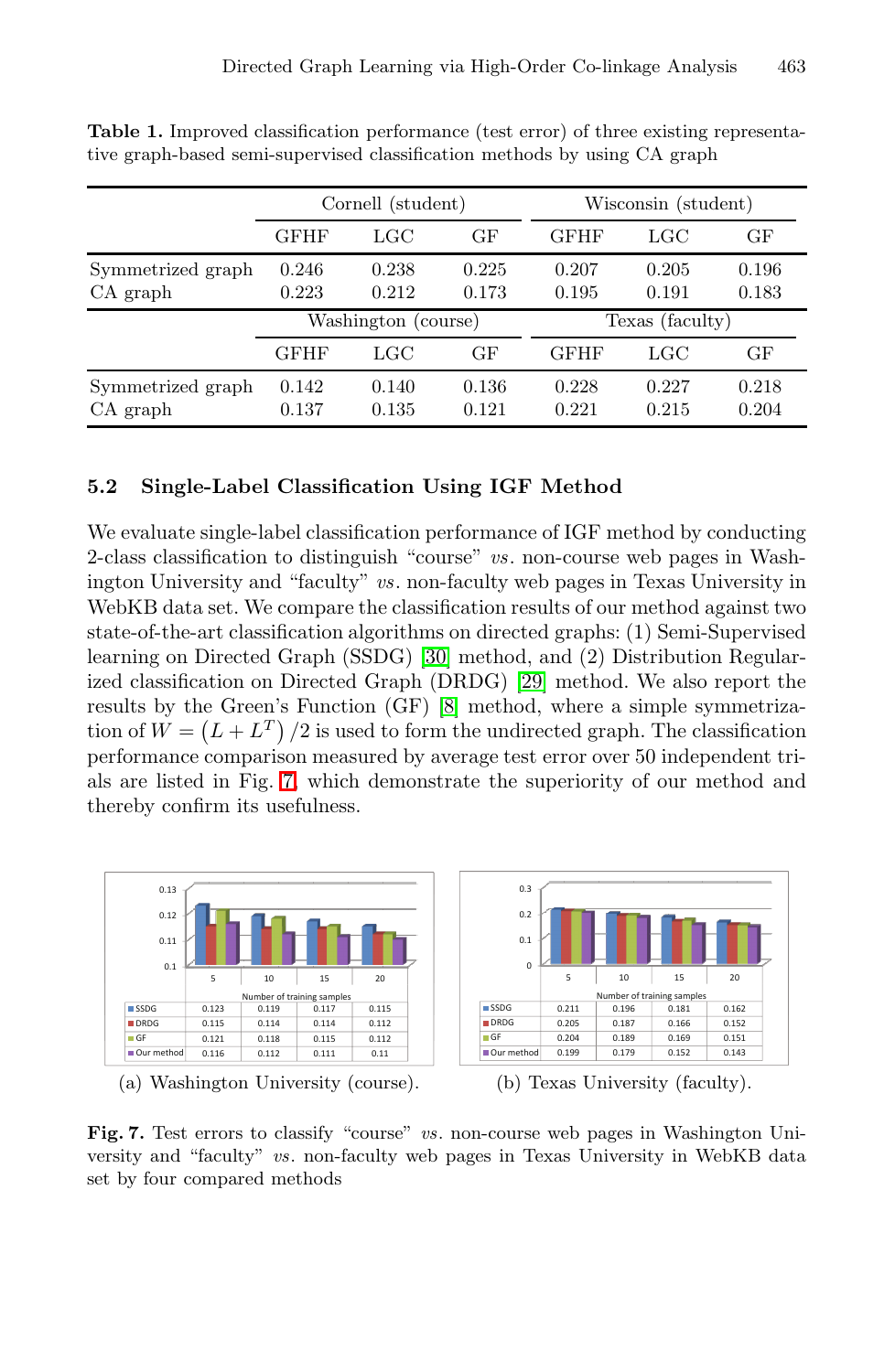| Data sets          | Evaluation metrics |                             | Compared methods |                |                |                |                 |                |
|--------------------|--------------------|-----------------------------|------------------|----------------|----------------|----------------|-----------------|----------------|
|                    |                    |                             | <b>SSDG</b>      | DRDG           | MLSI           | SMSE           | ML-IGF-S ML-IGF |                |
| MSRC               | Macro<br>average   | Precision 0.215<br>F1 score | 0.223            | 0.224<br>0.238 | 0.252<br>0.287 | 0.248<br>0.279 | 0.281<br>0.288  | 0.311<br>0.319 |
|                    | Micro<br>average   | Precision 0.201<br>F1 score | 0.267            | 0.223<br>0.278 | 0.253<br>0.301 | 0.247<br>0.298 | 0.279<br>0.324  | 0.317<br>0.338 |
| MediaMill          | Macro<br>average   | Precision 0.201<br>F1 score | 0.289            | 0.203<br>0.292 | 0.207<br>0.301 | 0.210<br>0.312 | 0.252<br>0.352  | 0.274<br>0.391 |
|                    | Micro<br>average   | Precision 0.203<br>F1 score | 0.332            | 0.206<br>0.334 | 0.207<br>0.341 | 0.215<br>0.347 | 0.259<br>0.368  | 0.282<br>0.406 |
| Music<br>emotion   | Macro<br>average   | Precision 0.313<br>F1 score | 0.305            | 0.317<br>0.308 | 0.329<br>0.323 | 0.331<br>0.331 | 0.392<br>0.399  | 0.404<br>0.415 |
|                    | Micro<br>average   | Precision 0.308<br>F1 score | 0.310            | 0.311<br>0.314 | 0.328<br>0.339 | 0.332<br>0.354 | 0.395<br>0.401  | 0.412<br>0.420 |
| Yahoo<br>(Science) | Macro<br>average   | Precision 0.367<br>F1 score | 0.278            | 0.372<br>0.282 | 0.396<br>0.296 | 0.398<br>0.305 | 0.421<br>0.361  | 0.443<br>0.379 |
|                    | Micro<br>average   | Precision 0.369<br>F1 score | 0.202            | 0.375<br>0.203 | 0.395<br>0.209 | 0.402<br>0.215 | 0.448<br>0.236  | 0.470<br>0.256 |

<span id="page-13-0"></span>**Table 2.** Performance evaluations of the compared methods by 5-fold cross validations

#### **5.3 Multi-la[bel](#page-15-13) Classification Using Multi-label IGF Method**

We use standard 5-fold cross validation to evaluate multi-label classification performance of ML-IGF method. We empirically selected  $\gamma = \min\{0.1, 1/\max(\zeta_k)\}.$ We compare our method with (1) SSDG method and (2) DRDG method as in Section 5.2, which, however, are designed for single label classifications. Therefore, for every class, we conduct a binary classification. We also compare our method to two recent multi-label classification methods: (3) Multi-label informed Latent Semantic Indexing (MLSI) [26] method, and (4) S[em](#page-13-0)i-supervised learning by Sylvester Equation (SMSE) [4] method. The classification by these two methods are directly conducted on original data. Because, to our best knowledge, ML-IGF method presented in this work is the first one to exploit the information conveyed by both link directionality and label correlations, we cannot find a counterpart method for comparison.

We also evaluate the effectiveness of link normalization discussed in Section 3.2, and conduct classification using ML-IGF method on the induced graph when no normalization is used. We denote these results as ML-IGF-S in Table 2.

The widely used classification performance metrics in statistical learning, *precision* and *F1 score*, are used to evaluate the compared methods. Precision and F1 score are computed for every class following the standard definitions for a binary classification problem. To address multi-label classification, macro average and micro average are used to assess the overall performance across multiple labels [14].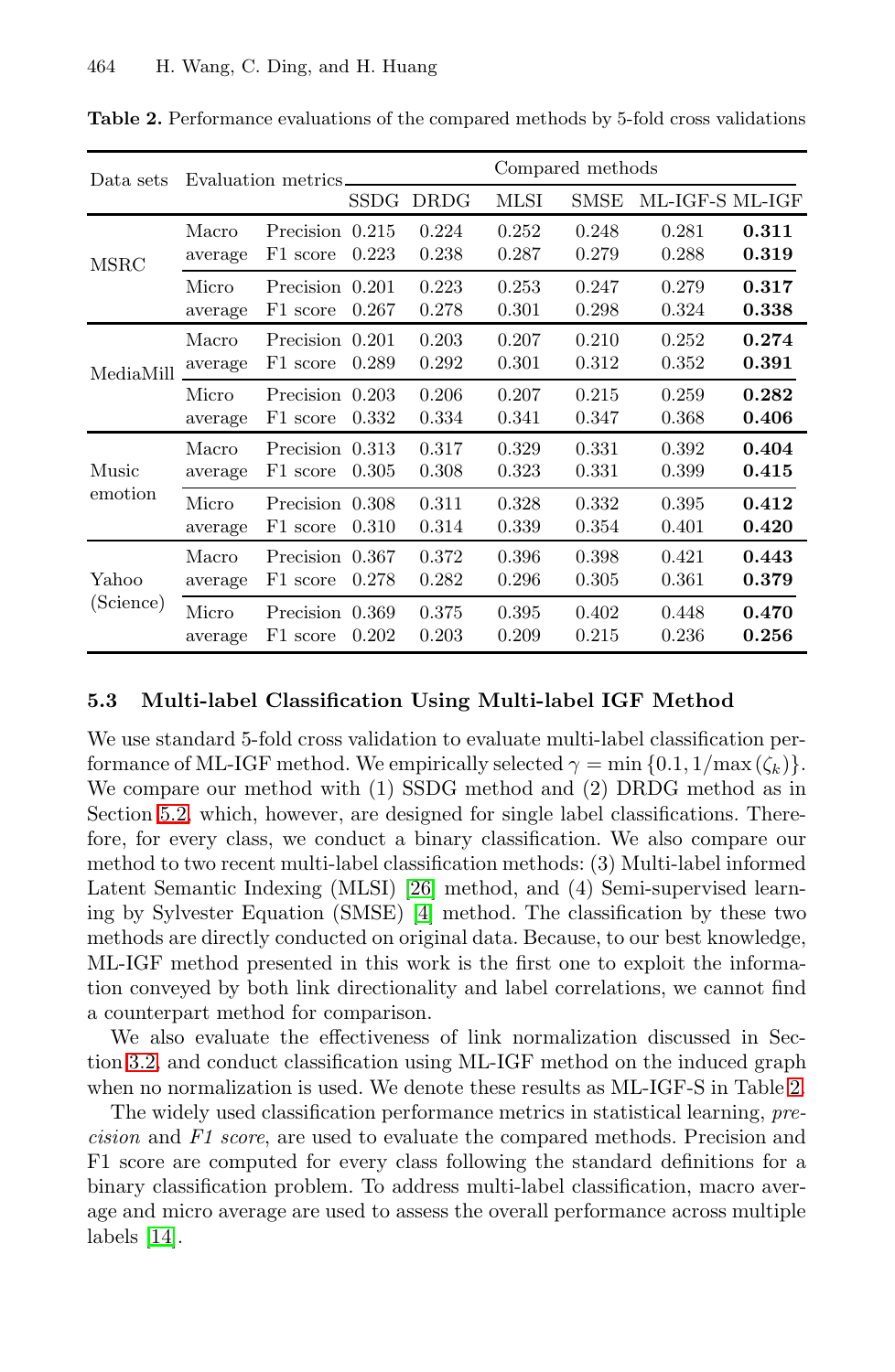Table 2 presents the classification performance comparisons by 5-fold cross validation, which show that ML-IGF method generally outperforms all other methods, sometimes significantly. These results quantitatively demonstrate the effectiveness of our method, and justify the utility of the CA similarity and label correlations. Besides, the classification performances of ML-IGF is always better than those of ML-IGF-S method, which provide a concrete evidence that link normalization is an indispensable part of the proposed CA similarity.

# **6 Conclusions**

This paper explored the usage of directed graphs to solve semi-supervised learning problems. We proposed a novel Co-linkage Analysis (CA) method to transform a directed graph to an undirected one, which is built upon the co-linkage processes on directed graphs. With the induced symmetric CA similarity, a Improved Green's Function (IGF) method was presented to solve the classification problem, which is also generalized to deal with multi-label classification problems. Extensive experimental evaluations on real data sets have demonstrated that the performance of the proposed approach outperforms other related previous methods in literature.

<span id="page-14-5"></span><span id="page-14-0"></span>**Acknowledgments.** This research is supported by NSF-CCF 0830780, NS-FCCF 0939187, NSF-CCF 0917274, NSF-DMS 0915228, NSF-CNS 0923494.

# <span id="page-14-2"></span>**References**

- 1. Abernethy, J., Chapelle, O., Castillo, C.: Web spam identification through content and hyperlinks. In: Proc. of International Workshop on Adversarial Information Retrieval on the Web (2008)
- <span id="page-14-7"></span><span id="page-14-4"></span>2. Bang-Jensen, J.: Digraphs: theory, algorithms and applications. Springer, Heidelberg (2008)
- <span id="page-14-3"></span>3. Brin, S., Page, L.: The anatomy of a large-scale hypertextual web search engine. In: WWW (1998)
- 4. Chen, G., Song, Y., Wang, F., Zhang, C.: Semi-supervised Multi-label Learning by Solving a Sylvester Equation. In: SDM (2008)
- <span id="page-14-6"></span>5. Cheng, H., Liu, Z., Yang, J.: Sparsity Induced Similarity Measure for Label Propagation. In: IEEE ICCV (2009)
- <span id="page-14-1"></span>6. Chung, F.: Laplacians and the Cheeger inequality for directed graphs. Annals of Combinatorics 9(1), 1–19 (2005)
- 7. Ding, C., He, X., Husbands, P., Zha, H., Simon, H.: PageRank, HITS and a unified framework for link analysis. In: ACM SIGIR (2002)
- 8. Ding, C., Simon, H., Jin, R., Li, T.: A learning framework using Green's function and kernel regularization with application to recommender system. In: ACM SIGKDD (2007)
- 9. Ding, C., Zha, H., He, X., Husbands, P., Simon, H.: Link analysis: hubs and authorities on the World Wide Web. SIAM Review 256 (2004)
- 10. Giles, C., Bollacker, K., Lawrence, S.: CiteSeer: An automatic citation indexing system. In: Proc. of ACM Conf. on Digital libraries (1998)